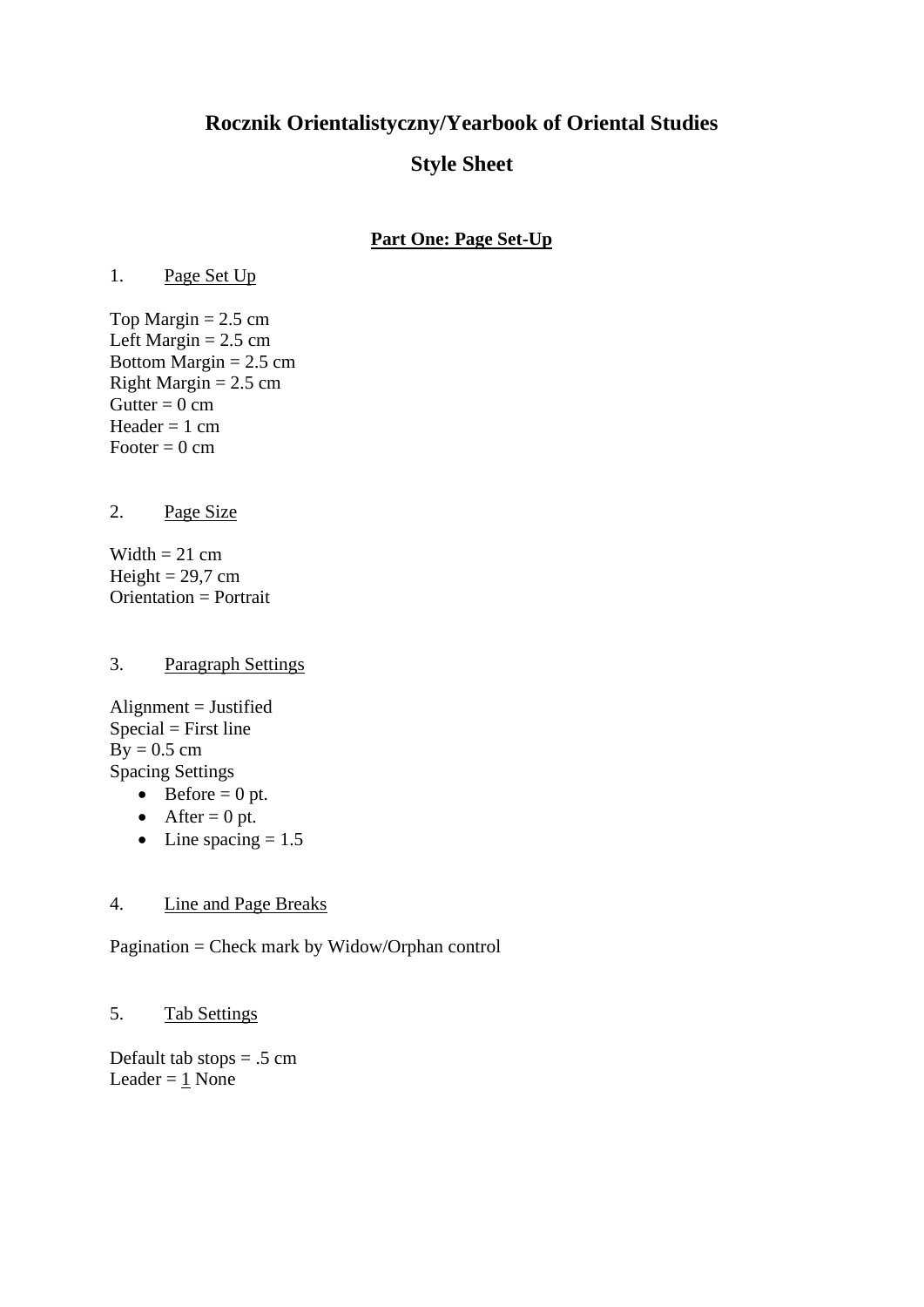# **Part Two: The Main Text of the Article Body**

1. Fonts and Alignments

All areas of your article will use the Times New Roman font. Each part of your article may use a different font style and font size. Alignments will also vary for different areas of your article. Here are the font styles and sizes as well as the alignments that are required for the different parts of your article.

|                           | <b>Font Style</b>    | Font<br><b>Size</b> | <b>Alignment</b> |
|---------------------------|----------------------|---------------------|------------------|
| <b>NAME OF AUTHOR</b>     | Bold,<br>capitalized | 14 <sub>pt</sub>    | <b>Centred</b>   |
| <b>Article Title</b>      | <b>Bold</b>          | $14$ pt             | <b>Centred</b>   |
| <b>Abstract</b> (Word)    | <b>Bold</b>          | 12 pt               | <b>Centred</b>   |
| Abstract                  | Regular              | $12$ pt             | Justified        |
| <b>Keywords: (Words)</b>  | <b>Bold</b>          | 12 pt               | <b>Justified</b> |
| Keywords                  | Regular              | $12$ pt             | Justified        |
| Paragraphs                | Regular              | $12$ pt             | Justified        |
| <b>Article Headings</b>   | <b>Bold</b>          | 12 pt               | <b>Centred</b>   |
| <b>Notes Section Text</b> | Regular              | 10 <sub>pt</sub>    | Justified        |

# 2. Spacing

Some areas of your article require blank lines between sections or offset areas. Please use the following guide when creating your article. All blank line spaces should be set to 12 pt font.

|                                                | <b>Blank Line Spaces</b> |
|------------------------------------------------|--------------------------|
| <b>Between Author and Title</b>                |                          |
| <b>Between Title and 'Abstract' Word</b>       |                          |
| <b>Between 'Abstract' Word and Abstract</b>    |                          |
| <b>Between Abstract and Keywords</b>           |                          |
| Between Keywords and 1 <sup>st</sup> Paragraph |                          |
| <b>Between Paragraph Text and Footnote</b>     |                          |
| divider                                        |                          |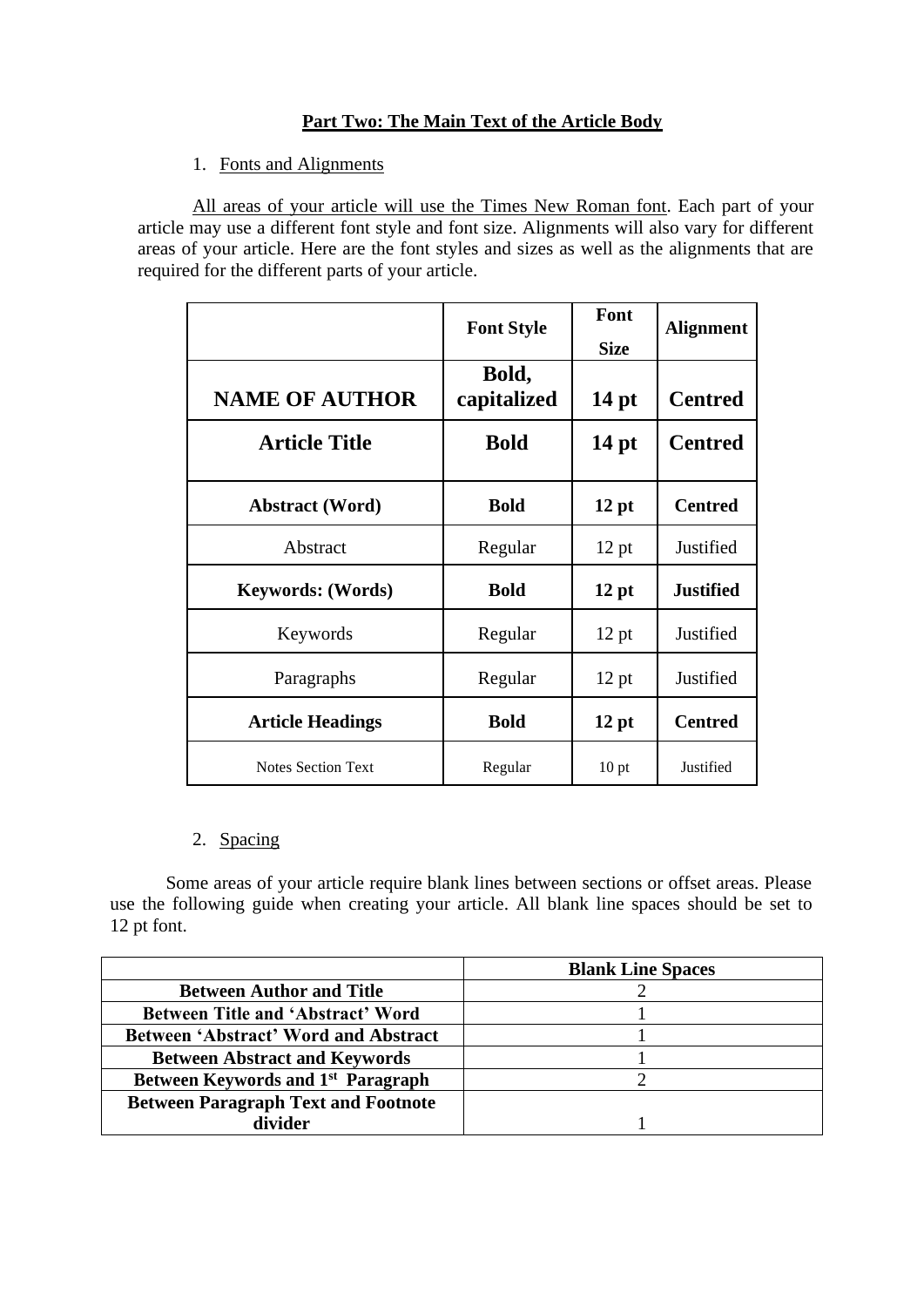# 3. Order of Appearance

- Name of Author
- Article Title
- Abstract of no more than 300 words
- Key Words (no more than 10)
- Body of your article
- Footnotes (a modified Chicago Style Version)

#### 4. Dictionary

UK English spelling only.

#### 5. Formatting the Style of Your Article

Please remove all style formatting before submitting your article to your editor. Differences in style from article to article are very noticeable and can make adding your article into a finished full-length manuscript very difficult. If you have followed this style sheet, it is not necessary to create a new style for any section of your article.

#### 6. Spacing between Sentences

Use only one single space after the full stop of a sentence (period) and the beginning of the next sentence. Examples:

Incorrect: The red cat jumped on the roof. He jumped very high. Correct: The red cat jumped on the roof. He jumped very high.

#### 7. Quotation Marks

Quotes are to be marked using a double quotation mark. For example: "The red cat jumped on the roof," said Mr. Smith.

A single quotation mark is used for a quote inside of a quote. For example: "Mr. Smith said, 'The red cat jumped on the roof' and I believe it to be true," said Mrs. Smith.

#### 8. Hyphenation and Dashes

- Do not use double hyphens as a dash; e.g., Turn left after the school--but before the church.
- Due to column width of the articles, use a hyphen to indicate a closed range (5-120 or April-June) and to indicate attributive compounds and prefixes (pre-war).
- Also due to column width of articles, use an En dash (not the longer Em dash) to demarcate a break in thoughts and place a single space before and after the En dash in a sentence (I bought the full-set of coloured pencils – including metallic colours of silver and gold – and showed them to my friends.).